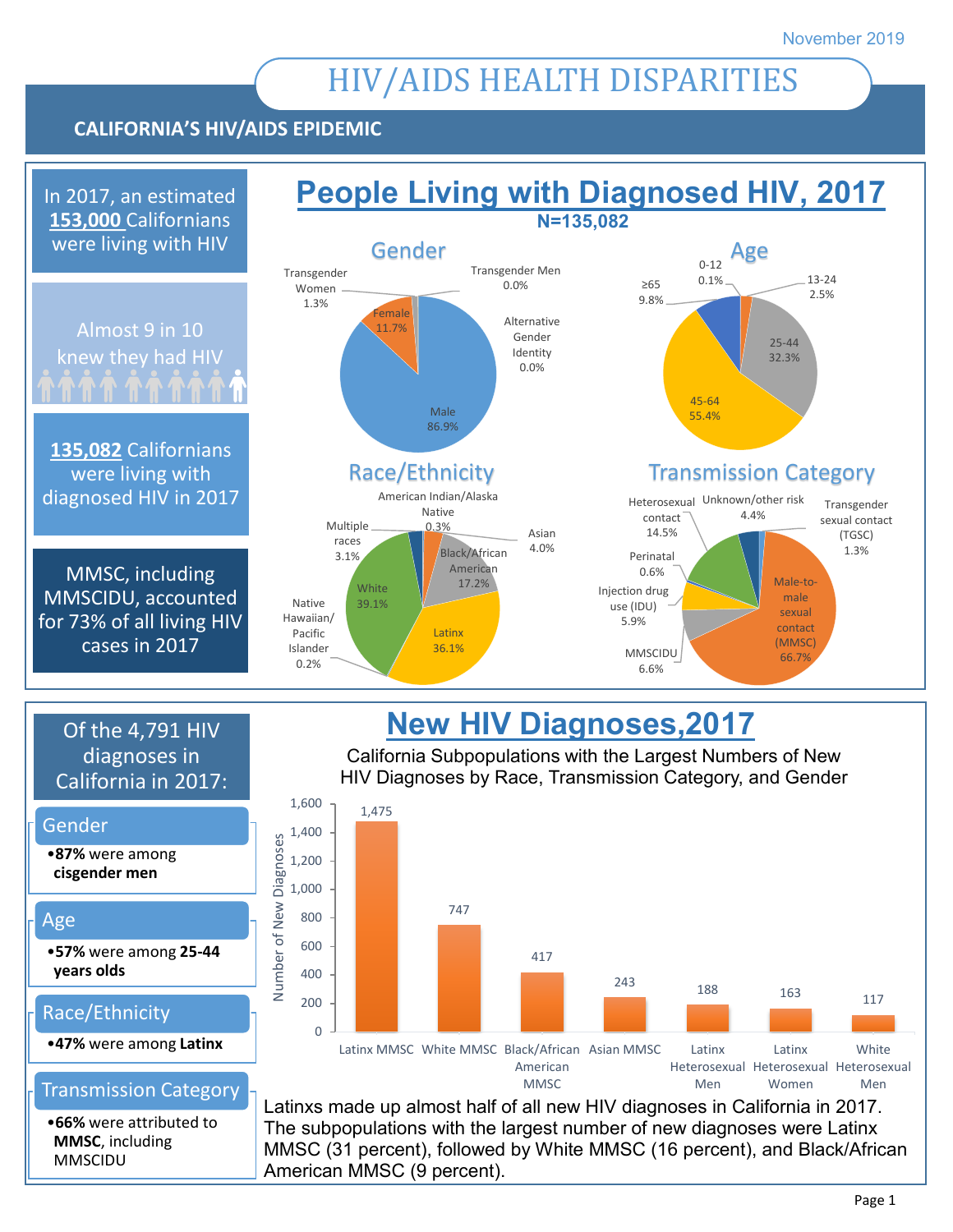#### **Rates of New HIV Diagnoses**

Black African Americans are the most disproportionately affected by HIV with rates 3.9 times higher than Whites among men and 6.6 times higher among women. Latinxs are also disproportionately affected by HIV with rates of new HIV diagnoses 1.7 times higher than Whites among men and 1.4 times higher among women. Compared to women, men are disproportionately affected by HIV. Although rates for transgender people are not available due to unavailability of population denominators, evidence suggests that transgender people are disproportionately affected by HIV.



Rate of New HIV Diagnoses by Race and Gender, California 2017

## **Transmission Categories**

#### **Health Outcomes by Transmission Category**

California's Getting to Zero objectives include linking 85 percent of newly diagnosed persons into care within one month and increasing the percentage who achieve viral suppression within six months of HIV diagnosis to 75 percent by 2021. In 2017, linkage to care within one month of diagnosis was similar across transmission categories, but viral suppression varied widely. The lowest viral suppression was among people with transmission via IDU, especially women IDU, and the highest for MMSC.



Linkage to Care and Viral Suppression by Transmission Category, California 2017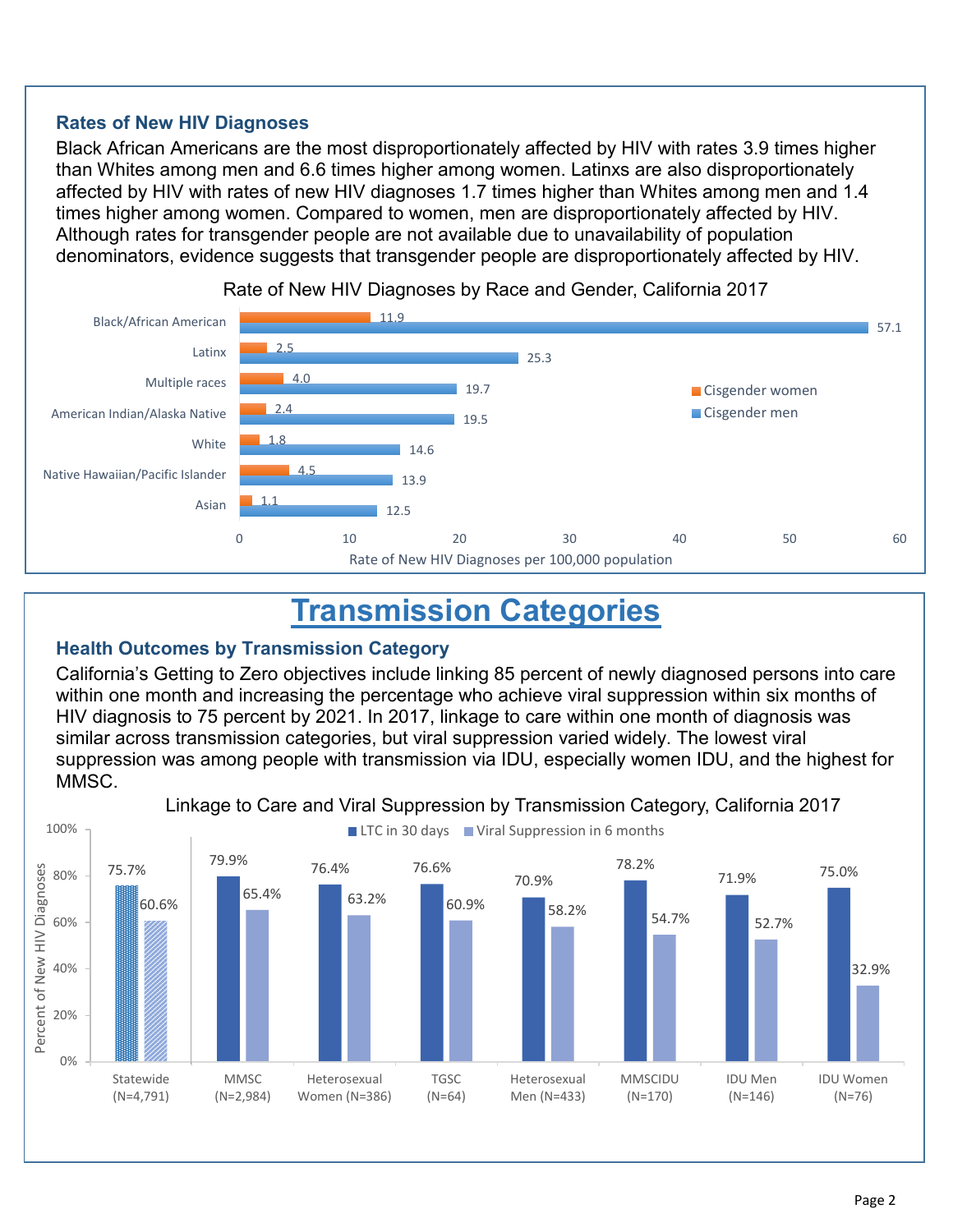## **Male-to-Male Sexual Contact**

#### **Rate Trends of New HIV Diagnoses by Race/Ethnicity for MMSC**

From 2010 to 2017, the rates of new HIV diagnoses for MMSC of all race/ethnicities declined, except for Asians. Asian MMSC had a 23% increase from 7.5 new HIV diagnoses per 100,000 in 2010 to 9.2 in 2017. Black/African American MMSC had the highest rates of new HIV diagnoses among all race/ethnicity groups. Whites had the highest percent decrease of 38% from 17.2 new HIV diagnoses per 100,000 in 2010 to 10.7 in 2017.



#### **Rate Ratios of New HIV Diagnoses by Race/Ethnicity for MMSC**

In 2017, the rate of new HIV diagnoses among Black/African American MMSC was 3.5 times higher than White MMSC; Latinx MMSC was 1.9 times higher than White MMSC. From 2010 to 2017, racial/ethnic disparities for MMSC have increased for Black/African-Americans and Latinxs compared to Whites. While new HIV diagnoses rates for both African-American and Latinx MMSC have decreased, the rates for White MMSC had greater declines, which contributed to the increasing disparities.

> Rate Ratios of New HIV Diagnoses in MMSC by Race/Ethnicity and Year of Diagnosis, California 2010-2017

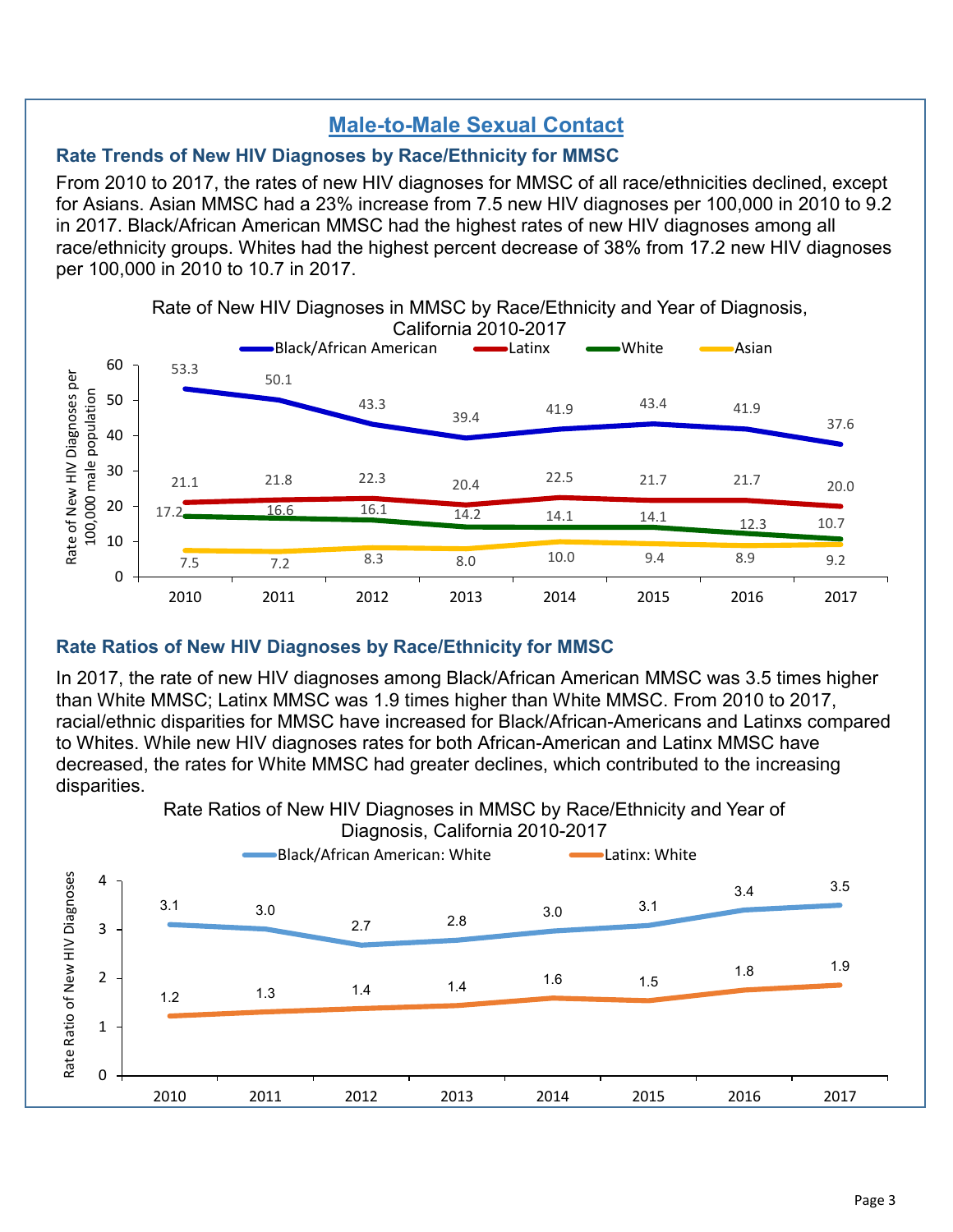#### **Health Outcomes for MMSC**

Overall, health outcomes for MMSC are better than the statewide average, with all race/ethnicities above the statewide average except Black/African Americans. White and Asian MMSC have the highest health outcomes with viral suppression within six months of diagnosis at 68 and 72 percent, respectively.



#### **Health Outcomes for MMSCIDU**

Viral suppression is lower for MMSCIDU compared to MMSC. The only group with viral suppression above the statewide average was White MMSCIDU. Black/African American MMSCIDU had the lowest viral suppression within six months of diagnosis at only 29.4 percent.



### Linkage to Care and Viral Suppression for MMSCIDU, California 2017

Page 4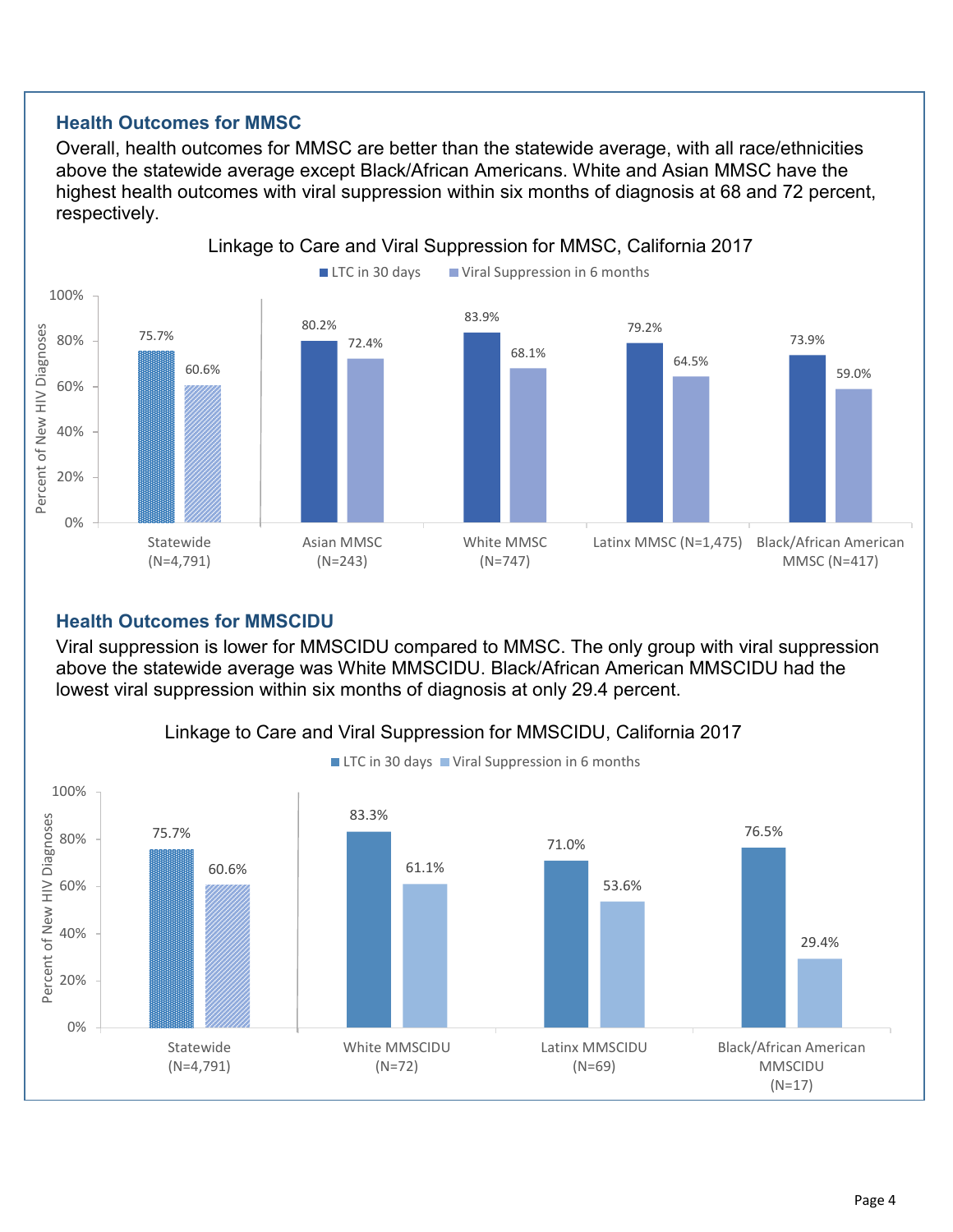## **Injection Drug Use**

#### **Health Outcomes for IDU**

Although linkage to care rates are in many cases above the statewide average of 75.7 percent, viral suppression for IDU is without exception lower for all race/ethnicities in this group. Viral suppression was especially low among Latinx women, and White women and men. Linkage to care within 30 days of diagnosis was also low among White men and Latinx women.



Linkage to Care and Viral Suppression for Injection Drug Use, California 2017

## **Gender Women**

#### **Rates of New HIV Diagnoses among Women by Race/Ethnicity**

The pattern of disparity in new HIV diagnoses by race/ethnicity is similar in women, with Black/African Americans highly impacted and Latinxs also disproportionately affected compared to White women. Although rates of new HIV diagnoses for transgender women are not available, national estimates indicate 14.1 percent of transgender women are living with HIV with Black/African American and Latinx transgender women being particularity vulnerable. [1](#page-13-0)

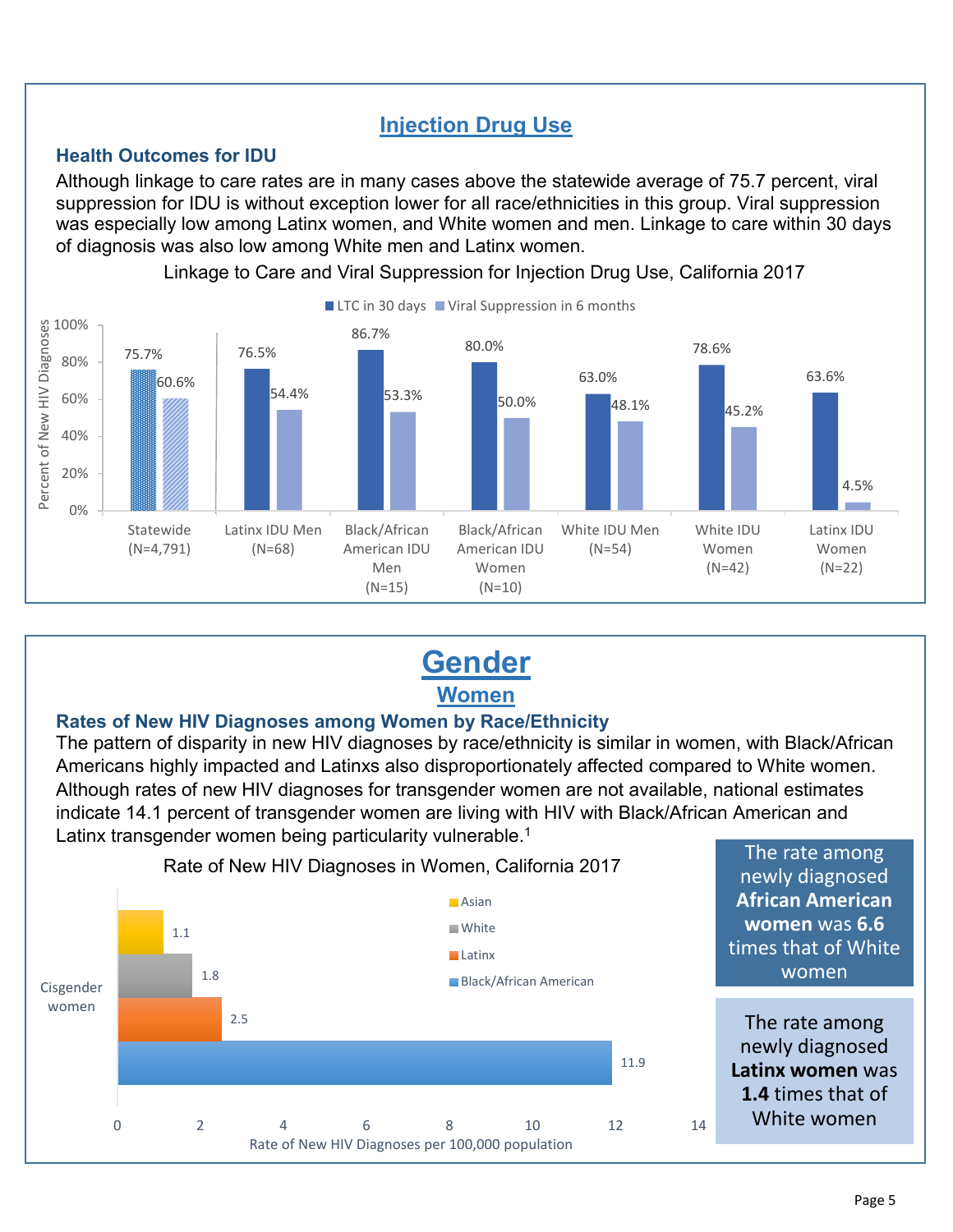#### **Rate Trends of New HIV Diagnoses by Race/Ethnicity among Women**

Among cisgender women, the rate of new HIV diagnoses has declined or remained stable since 2010 across all race/ethnicity groups. Black/African American women have had the largest decrease, a 33 percent decrease from 17.8 new HIV diagnoses per 100,000 in 2010 to 11.9 in 2017. Yet, the disparity gap between Black/African Americans and Whites remains large and is higher for women than it is for men.



#### **Health Outcomes for Women by Transmission Category**

Women whose transmission was attributed to heterosexual contact had significantly better viral suppression than those whose transmission was via IDU in spite of similar rates of linkage to care. Overall, health outcomes for heterosexual women are above the statewide average and higher than that of their male heterosexual counterparts.

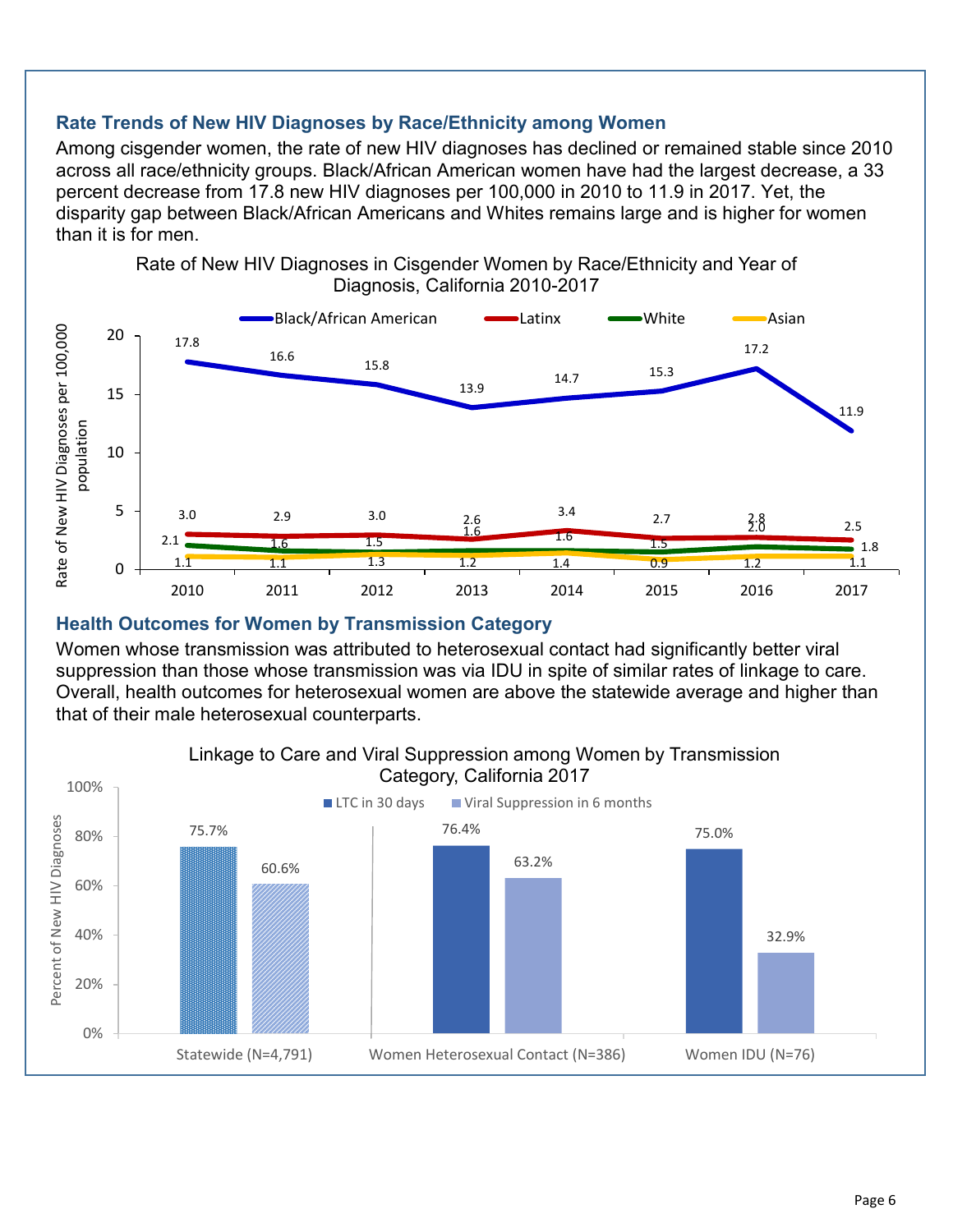#### **Health Outcomes for Women by Race/Ethnicity**

Linkage to care within one month of diagnosis was similar among Latinx, Black/African American, Asian, and White women, ranging from 72 to 77 percent. In contrast, viral suppression varied with Latinx and White women having the lowest viral suppression within six months of diagnosis at 49.5 and 55.2 percent respectively. Asian women achieved the highest viral suppression within six months of diagnosis at 74.2 percent.



Linkage to Care and Viral Suppression among Women by Race/Ethnicity, California 2017

A higher percentage of transmission by IDU may be driving the lower viral suppression, especially among White women. In 2017, 31 percent of new HIV diagnoses among White women were attributed to IDU while only 7 percent were attributed to IDU among Black/African American women. Although only 11 percent of new diagnoses were attributed to IDU among Latinx women, health outcomes among this group were especially low with 63.6 percent linked to care within one month and only 4.5 percent virally suppressed within six months. Asian women achieved the highest viral suppression within six months of diagnosis and had zero transmissions attributed to IDU among new diagnoses. Among heterosexual women, Latinx and Black/African American women had the lowest viral suppression within six months of diagnosis at 54.6 percent and 66 percent, respectively.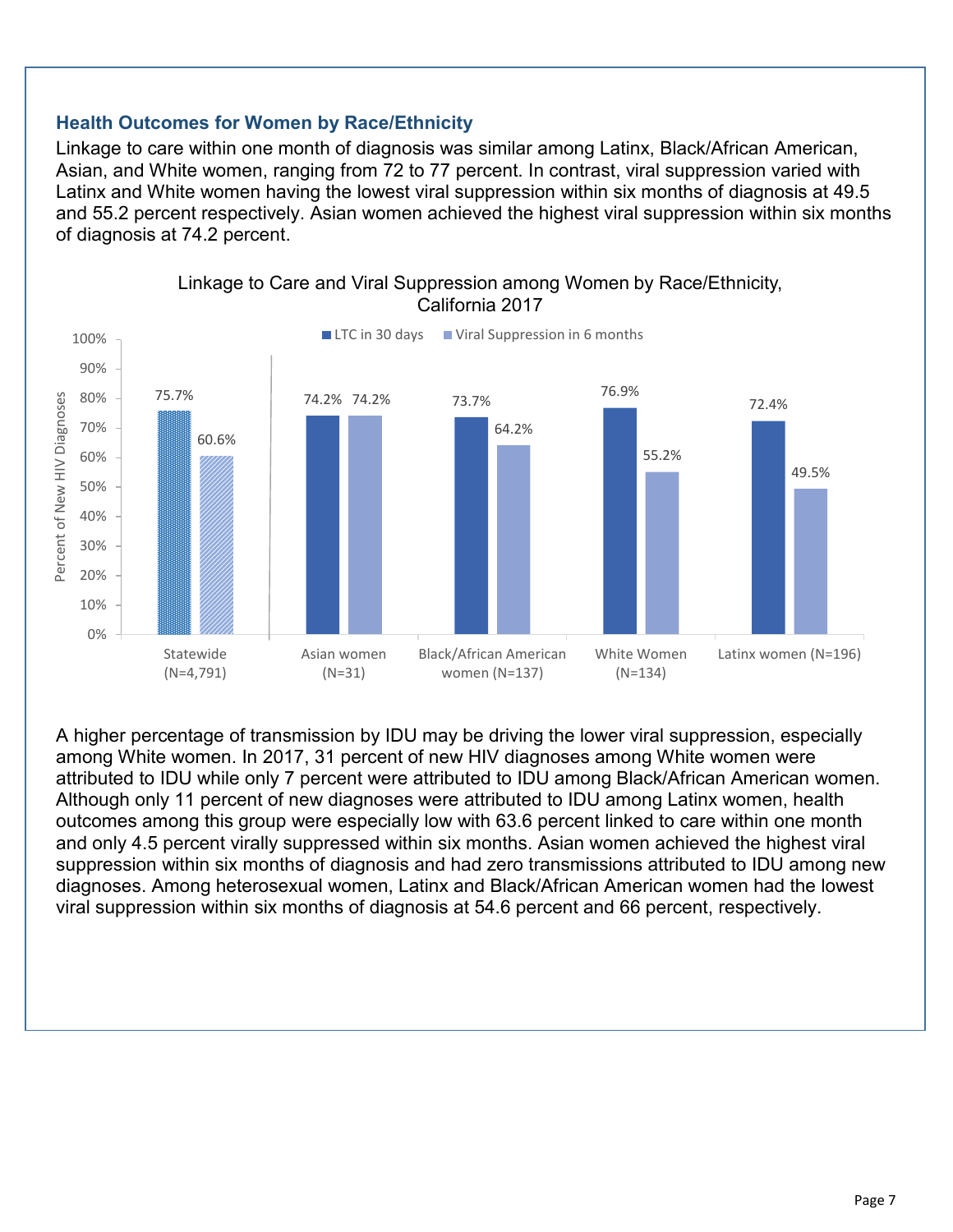



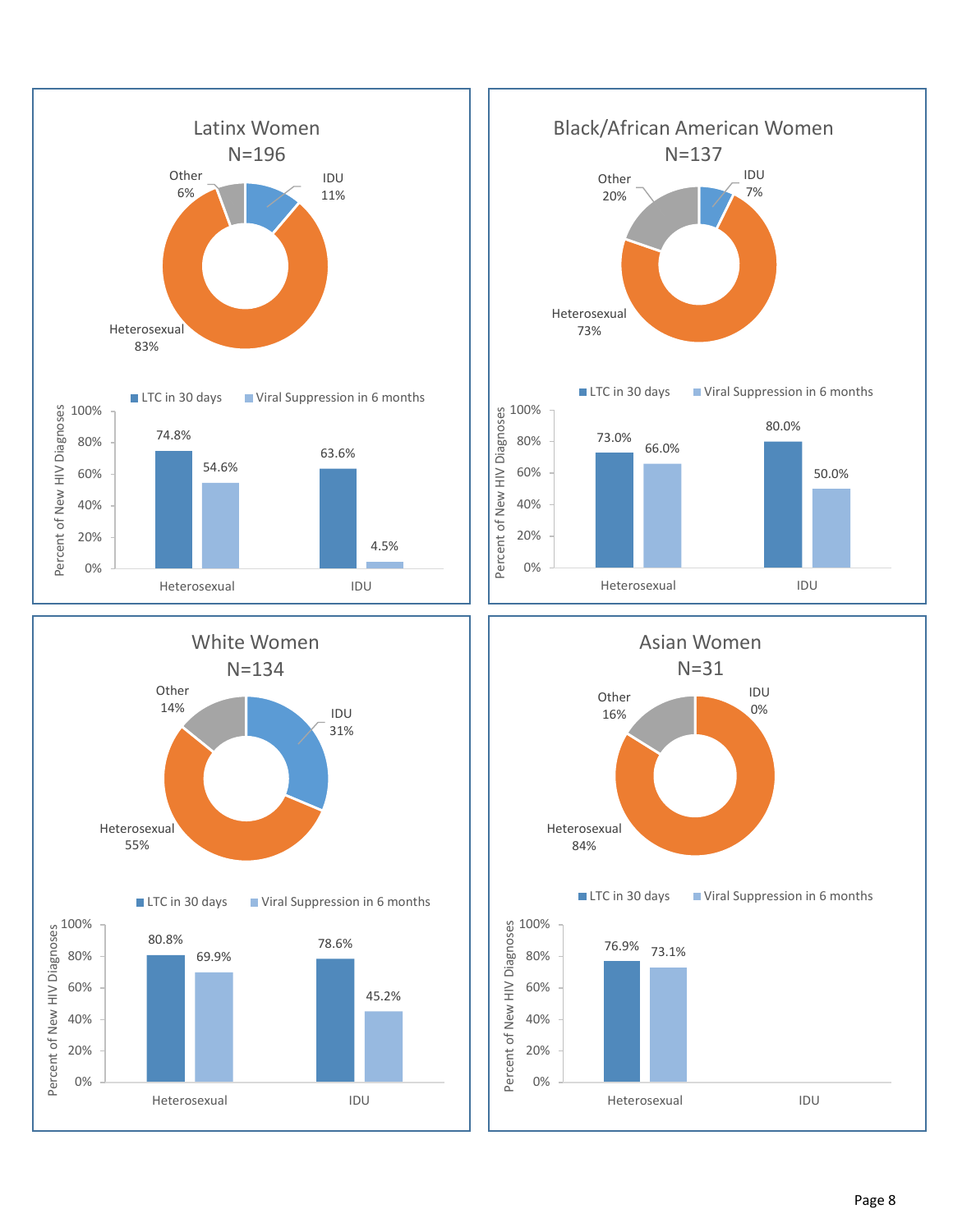### **Men**

#### **Health Outcomes for Heterosexual Men**

Compared to heterosexual women, health outcomes for heterosexual men are lower across all racial/ethnic groups. Latinx and Black/African American heterosexual men have low linkage to care in 30 days and low viral suppresssion within six months of diagnosis, while White heterosexual men have the highest health outcomes.



#### Linkage to Care and Viral Suppression among Heterosexual Men, California 2017

## **Transgender people**

#### **New HIV Diagnoses among Transgender People**

In 2017, 94 percent of transgender people who received an HIV diagnosis were transgender women. Although rates among transgender people are not available, it is estimated that both transgender women and men are disproportionately affected by HIV. According to an analysis conducted by CDC scientists, HIV prevalence among transgender people in the US is estimated to be 9.2 percent overall, and higher among transgender women ([1](#page-13-0)4.1 percent) than transgender men (3.2 percent). $^{\rm 1}$ 

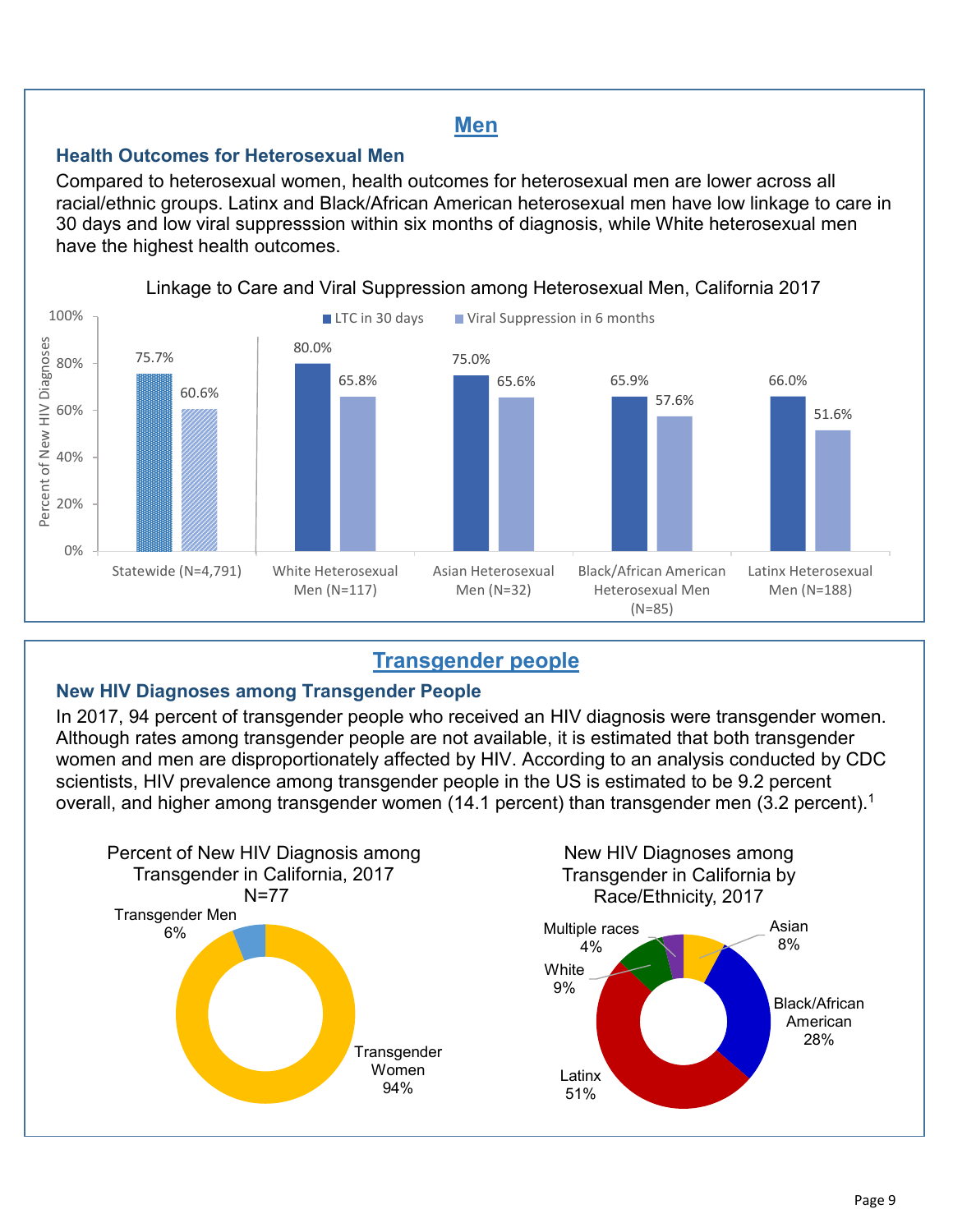#### **Health Outcomes for Transgender People**

Compared to cisgender men and women, transgender women had the lowest linkage to care within one month of HIV diagnosis and achieved the lowest viral suppression within six months of HIV diagnosis. Data for transgender men not displayed to preserve confidentiality.



## **Age Group**

#### **Rate Trends of New HIV Diagnoses by Age Group**

From 2010 to 2017, the rates of new HIV diagnoses among all age groups have declined, except for 25-34 year olds. The 25-34 age group has the highest rates of new HIV diagnoses and has increased by eight percent since 2010. The 55 and older age group has had the largest rate decrease, 28 percent since 2010.

Rate of New HIV Diagnoses by Age and Year of Diagnosis, California 2010-2017

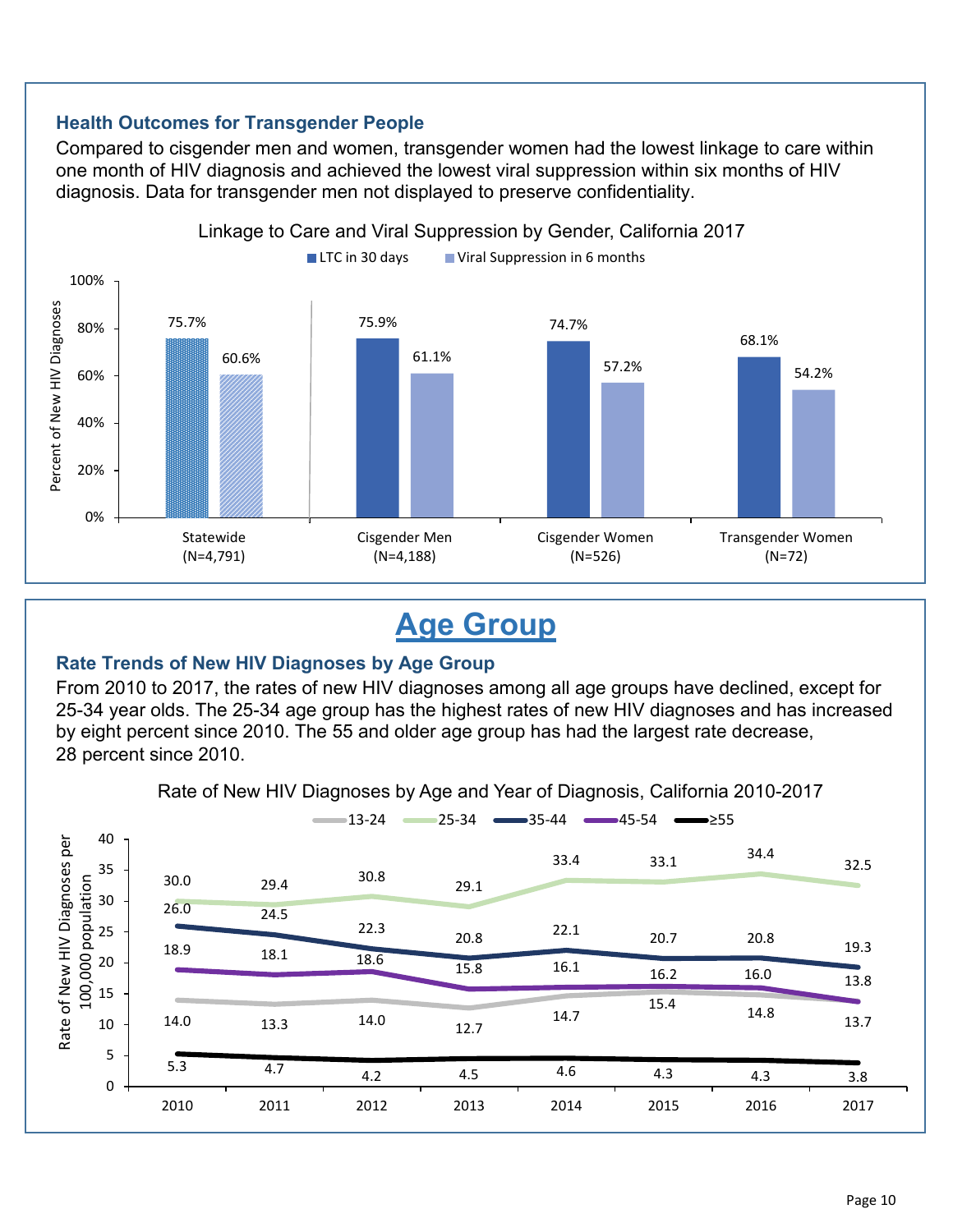#### **Rate Trends of New HIV Diagnoses by Race/Ethnicity among 13-24 year olds**

Among 13-24 year olds, Black/African Americans have significantly higher rates of new HIV diagnoses than any other racial/ethnic group. Although the rate among newly diagnosed Black/African American 13-24 year olds has declined by almost 12 percent since 2010, the rate in 2017 was 5.4 times higher than White 13-24 year olds. The rate among 13-24 year old Asians has more than doubled since 2010 from 4.2 new HIV diagnoses per 100,000 in 2010 to 8.6 in 2017.



#### **Health Outcomes by Age Group**

Health outcomes were similar across age groups, with the13-24 age group having slightly lower health outcomes than other groups.



#### Linkage to Care and Viral Suppression by Age Group, California 2017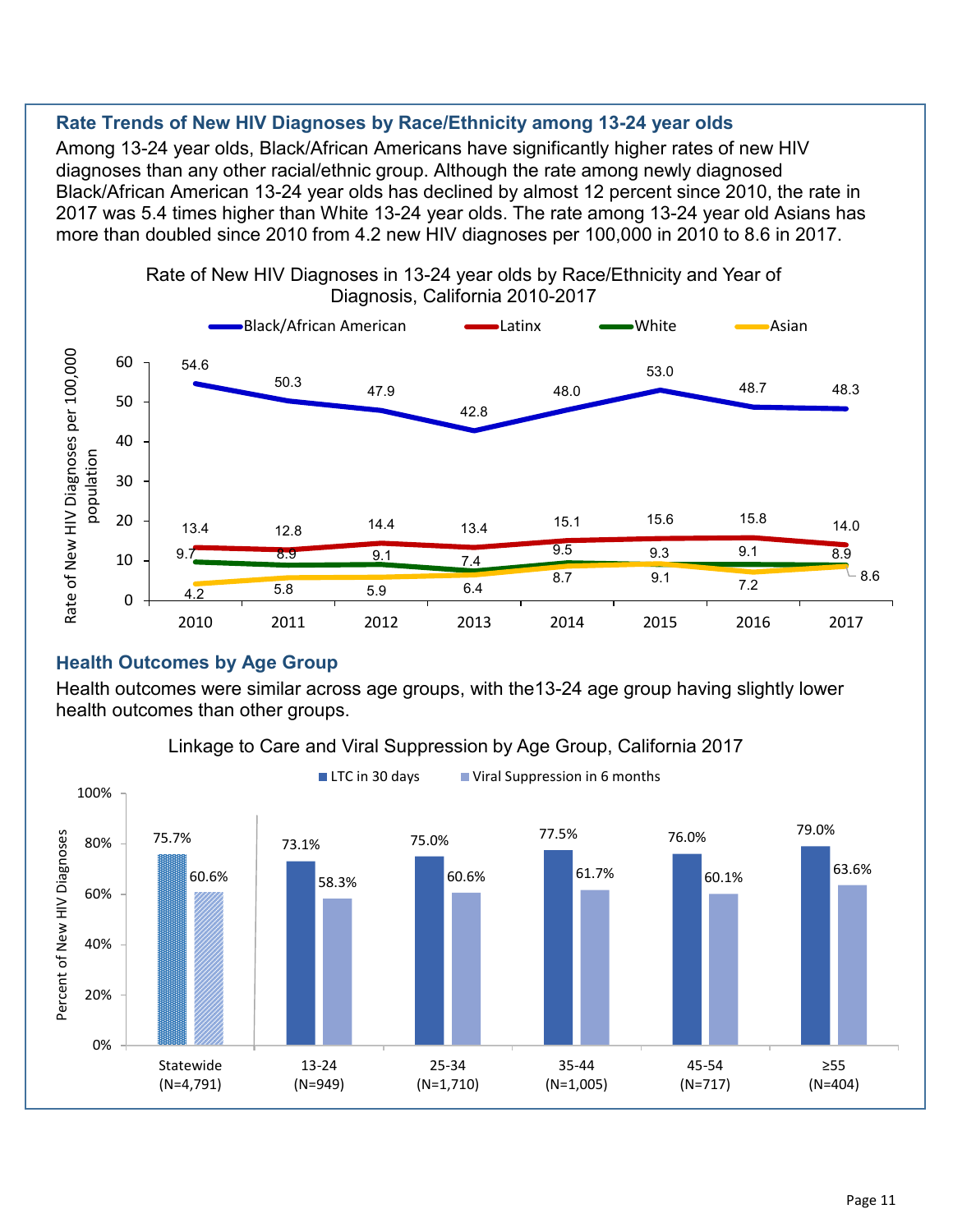#### **Undiagnosed HIV by Age Group**

Statewide, an estimated 12 percent of people living with HIV in 2017 were unaware of their infection. Youth (aged 13-24) had the highest estimated percentage of individuals living with undiagnosed HIV of any age group. Among people aged 13-24 with HIV, an estimated 53 percent were unaware of their infection.

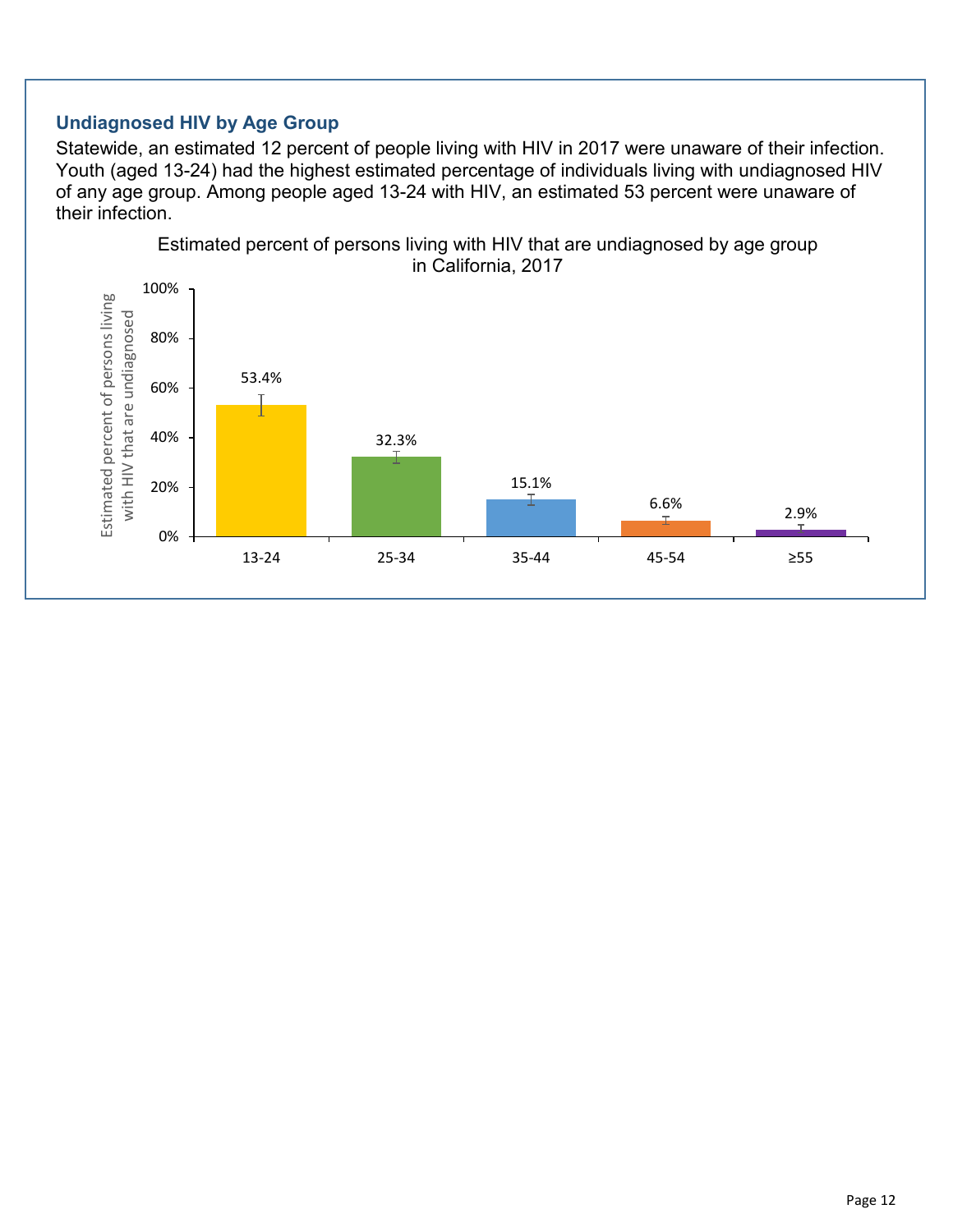## **Implications**

From 2010 through 2017, both the annual number and rate of new HIV diagnoses has declined in California. The number of new diagnoses declined by 10 percent from 5,321 in 2010 to 4,791 in 2017, while the rate of new diagnoses per 100,000 population declined by 15 percent, from 14.3 to 12.1 during the same time period. Although HIV has declined overall, disparities persist among racial/ethnic groups, gender, age, and transmission categories.

Among all racial/ethnic groups, Black/African Americans are the most disproportionately affected by HIV. In 2017, Black/African Americans made up approximately 6 percent of California's population, yet they accounted for 17 percent of California's HIV epidemic. Among women newly diagnosed with HIV, Black/African Americans accounted for 26 percent, and among transgender people they accounted for 28 percent. Rates among newly diagnosed Black/African American men are 3.9 times higher than White men, and among Black/African American women, 6.6 times higher than White women. Viral suppression among Black/African Americans is typically lower than other race/ethnicities regardless of gender, age, or transmission category.

Latinxs make up the largest racial/ethnic group among new HIV diagnoses, accounting for 47 percent of all new HIV diagnoses in 2017; however, they also make up the largest racial/ethnic group in California at almost 40 percent. Disparities among Latinxs include higher rates of HIV diagnoses and lower viral suppression, especially among heterosexual men and women, and IDU. Rates among newly diagnosed Latinx men are 1.7 times higher than White men, and among Latinx women 1.4 times higher than White women. In addition, disparities for MMSC have increased from 2010 to 2017 between Latinxs and Whites. In 2010, the rate of new diagnoses among Latinx MMSC was 1.2 times that of White MMSC; in 2017 it was 1.9 times that of Whites.

Transmission by MMSC makes up the majority of the HIV epidemic in California, accounting for 66 percent of new HIV diagnoses and 75 percent of all living HIV cases in 2017. Overall, health outcomes for MMSC are better than the statewide average and rates of new diagnoses among this group have declined by 14 percent since 2010. However, progress for MMSC has been uneven across race/ethnicities. While the rate of new diagnoses among White MMSC has declined by 38 percent since 2010, rates among other groups have declined at a slower pace resulting in increasing disparities.

The lowest rates of viral suppression by transmission category are for IDU followed by MMSCIDU. Regardless of gender or race/ethnicity, people who inject drugs have lower viral suppression than any other transmission group. Overall linkage to care among people who inject drugs is similar to the statewide average, which suggests that retention in care may be an issue. Continued support of syringe services programs and other support services are both important and necessary to improve viral suppression among people who inject drugs.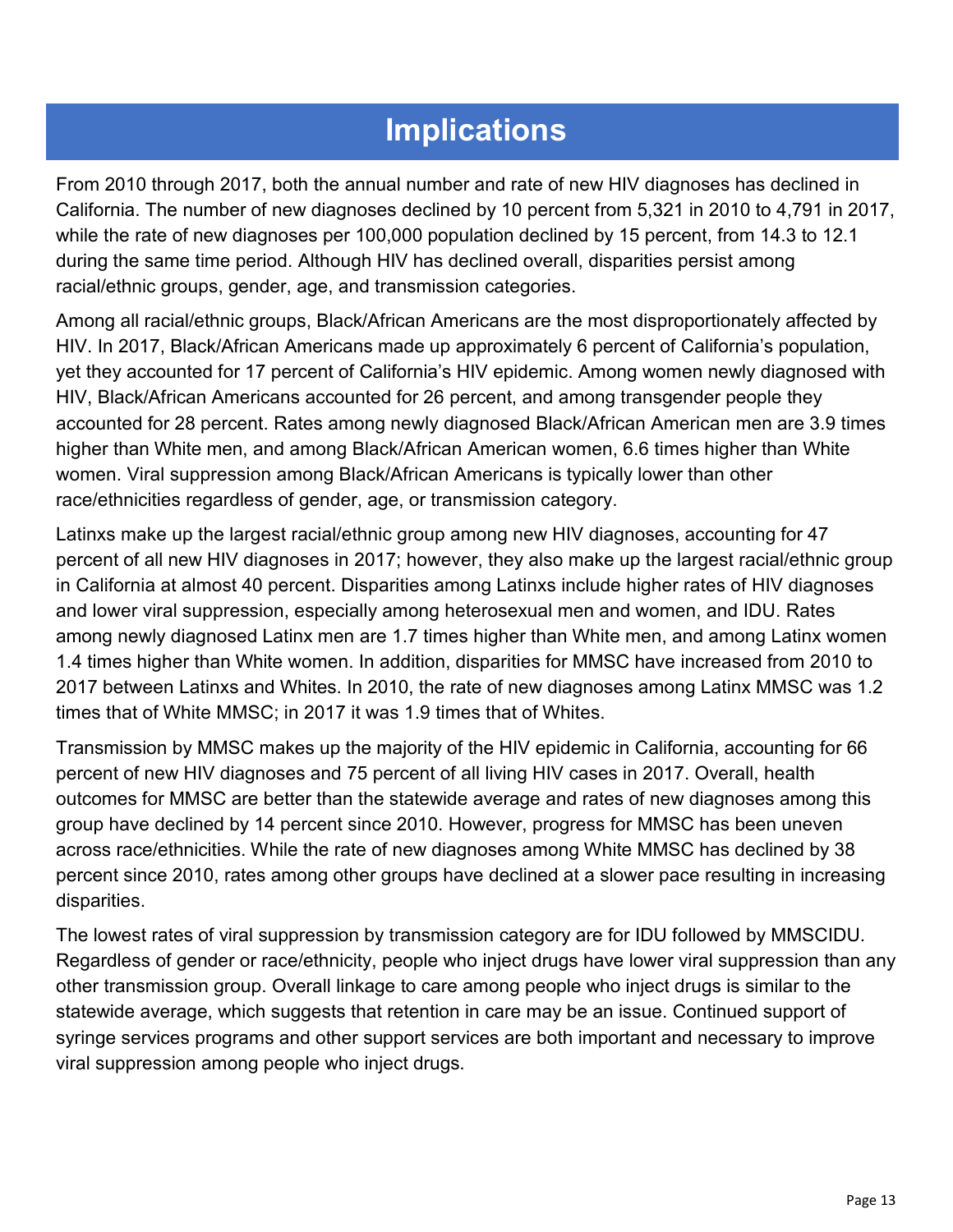Cisgender women made up about 11 percent of new HIV diagnoses in 2017. Although the rate of new HIV diagnoses among women has declined since 2010, disparities across race/ethnicity and transmission categories remain. From 2010 to 2017, Black/African American women have had the largest rate decrease yet their rate is still 6.6 times that of White women. Viral suppression among women varies substantially depending on their transmission category. Women whose transmission was attributed to heterosexual contact had significantly better viral suppression than those whose transmission was via IDU.

Among transgender people diagnosed with HIV in 2017, 94 percent were transgender women and 6 percent were transgender men. Many transgender people face stigma, discrimination, and social rejection and as a result face additional barriers to accessing medical care. Health outcomes among newly diagnosed transgender women were the lowest among all gender groups, with only 54 percent achieving viral suppression within six months of diagnosis. Although rates for transgender people are unknown, national HIV prevalence among transgender people is estimated at 9.2 percent with transgender women among the groups most affected by HIV.[1](#page-13-1)

<span id="page-13-0"></span>In 2017, an estimated 12 percent of people living with HIV in California were unaware of their infection. The highest percentage of undiagnosed HIV is estimated to be among younger groups, especially 13-24 year olds (53.4 percent) and 25-34 year olds (32.3 percent). Understanding disparities among the estimated undiagnosed population is important, to focus HIV testing and prevention initiatives.

The only way to achieve California's Getting to Zero objectives is by ensuring effective HIV prevention and treatment reaches all communities, especially those disproportionately affected by HIV. It is also important to consider all factors that contribute to health disparities, including structural and social factors such as racism, poverty, stigma, access to care, and education. Efforts should focus on closing disparities among the populations most impacted by HIV, especially Black/African Americans. Since Latinxs are quickly becoming the largest proportion of people living with HIV, it is important to offer education and services that are culturally and linguistically appropriate. Both individual-level and structural interventions are necessary to reduce HIV transmission and eliminate health inequities.

<span id="page-13-1"></span><sup>1</sup>Jeffrey S. Becasen, Christa L. Denard, Mary M. Mullins, Darrel H. Higa, and Theresa Ann Sipe, 2019: Estimating the Prevalence of HIV and Sexual Behaviors Among the US Transgender Population: A Systematic Review and Meta-Analysis, 2006–2017 American Journal of Public Health 109, e1\_e8, [https://doi.org/10.2105/AJPH.2018.304727](https://ajph.aphapublications.org/doi/10.2105/AJPH.2018.304727) Accessed 9/4/19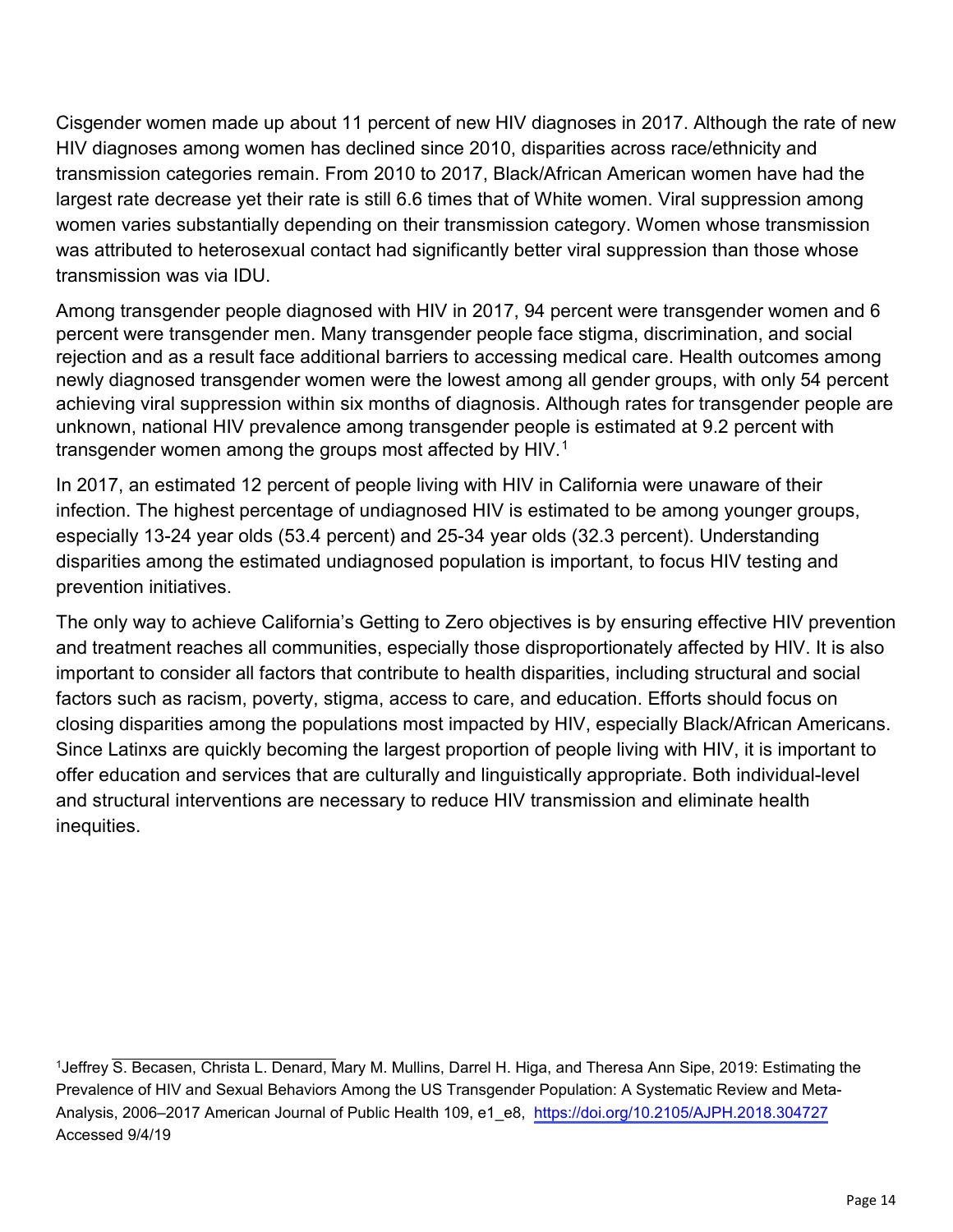## **Technical Notes**

The information presented in this fact sheet is based on HIV surveillance data reported to the OA through January 9, 2019, allowing for a minimum of 12 months reporting delay. For living HIV cases, persons are presumed to reside in California if the most recent available address is located in the state. For new diagnoses, persons are included if they were living in California at the time of diagnosis.

The term HIV infection is defined as any diagnosis of HIV infection that met the Centers for Disease Control and Prevention (CDC) surveillance case definition, regardless of the stage of disease (stage 0, 1, 2, 3 [AIDS], or unknown). Because persons test at differing times after becoming infected, the number of persons with newly diagnosed HIV infection is not necessarily representative of persons newly infected with HIV (HIV incidence).

Please use caution when interpreting data on trends for groups with fewer than 20 cases. Small fluctuations from year to year can lead to dramatic changes in rates, which may not be indicative of changes in the epidemiology of HIV in these populations.

**Undiagnosed**: The estimated percent of undiagnosed persons living with HIV infection in California was calculated using the CD4-based model generated by the CDC. For more information about the CD4-based methodology, please see *[Hall HI, Song R, Tang T, An Q, Prejean J, Dietz P, Hernandez](https://publichealth.jmir.org/2017/1/e8/) [AL, Green T, Harris N, McCray E, Mermin J HIV Trends in the United States: Diagnoses and](https://publichealth.jmir.org/2017/1/e8/)  [Estimated Incidence, JMIR Public Health Surveill 2017;3\(1\):e8.](https://publichealth.jmir.org/2017/1/e8/)*

**Age**: For newly diagnosed persons, the age group is based on the date of diagnosis. For persons living with HIV, the age group is based on the age at the end of the specified calendar year.

**Gender**: Persons were classified as being transgender if a case report form affirming their transgender status was present in HIV surveillance data by January 9, 2019. Otherwise individuals were classified according to their sex-at-birth.

**Race and ethnicity**: Latinx persons can be of any race. Race/ethnicity data were collected using Asian/Native Hawaiian/Pacific Islander as a single category until 2003; therefore persons who were classified as Asian/Native Hawaiian/Pacific Islander prior to 2003 and for whom no subsequent race/ethnicity information is available are classified as Asian, because they cannot be disaggregated. Although California Government Code Section 8310.5 requires CDPH to tabulate information by expanded ethnicities for each major Asian and Pacific Islander group, the data shown here are not disaggregated into those groups in order to maintain the confidentiality of these persons.

**Transmission category**: Transmission category is the term for classifying cases based on a person's reported HIV risk factors. The classification results from selecting the single risk factor most likely to have been responsible for transmission, even if multiple risk factors were reported. The CDC hierarchy of risk factors, from most likely to lead to HIV transmission, to least likely, is as follows: